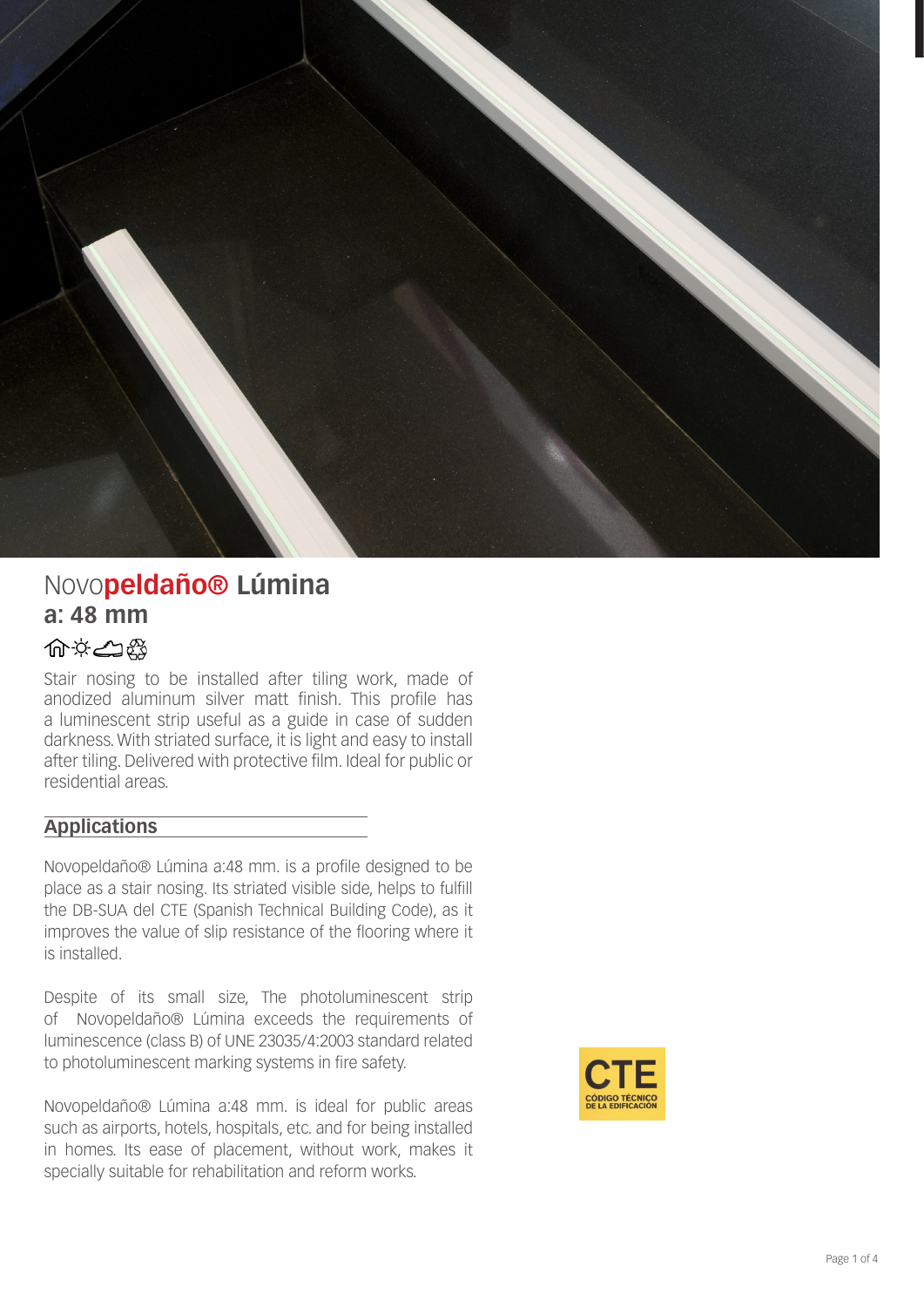# **TECHNICAL FILE** Novo**peldaño® Lúmina**



# **General Features**



| Patent:     | <b>Community design</b><br>Nº 1.988.882-003    |
|-------------|------------------------------------------------|
| Material:   | Anodized aluminum/<br>Photoluminescent polymer |
| Lenght:     | 3ft2in / 8ft2in                                |
|             | $1/2.5$ m.l.                                   |
| Dimensions: | a: 48 mm.                                      |
|             | $h: 25$ mm.                                    |
| Packaging:  | $10$ ud./box                                   |
|             |                                                |

Finishes:



# **Technical Features and tests**

| Alloy                | 6063       | AA y ASTM        |
|----------------------|------------|------------------|
|                      | $L - 3441$ | UNE 38-301-89    |
| Fire resistance      | M0         | UNE 23-727-90    |
| Abrasion resistance  | Very good  |                  |
| Lightfastness        | Excellent  |                  |
| Appearance and color | EN 12373-1 |                  |
| Luminescence(*)      | Class B    | UNE 23035/4:2003 |

(\*) Minimal luminiscence features after salt spray test.

| <b>Exposition time</b>   | <b>Certified values</b> | <b>Real values</b>    | Values UNE 23035-4(2003): Class B |
|--------------------------|-------------------------|-----------------------|-----------------------------------|
| Luminiscence 10 minutes: | $150 \text{ mcd/m}^2$   | $200 \text{ mcd/m}^2$ | $40 \text{ mcd/m}^2$              |
| Luminiscence 60 minutes: | $20 \text{ mcd/m}^2$    | $27 \text{ mcd/m}^2$  | $5.6 \text{ mcd/m}^2$             |
| Decay time:              | 2000 minutes            | 2500 minutes          | 800 minutes                       |

#### **Materials**

#### **AD** Aluminum

The base of Novopeldaño® Lúmina is a profile made by extrusion of aluminum. These profiles have been anodized, improving through this process their corrosion and mechanical resistance and their appearance.. The anodized applied, has the quality seal "Qualanod" which guarantees the quality of the process and the resulting profiles. This seal regulates several tests: appearance and color, thickness measurements, sealing and impregnation control, abrasion resistance, lightfastness, acetic saline chamber and nitric acid immersion.

Aluminum is a material with excellent chemical, physical and mechanical properties. It is lightweight, tough, ductile, malleable and highly durable.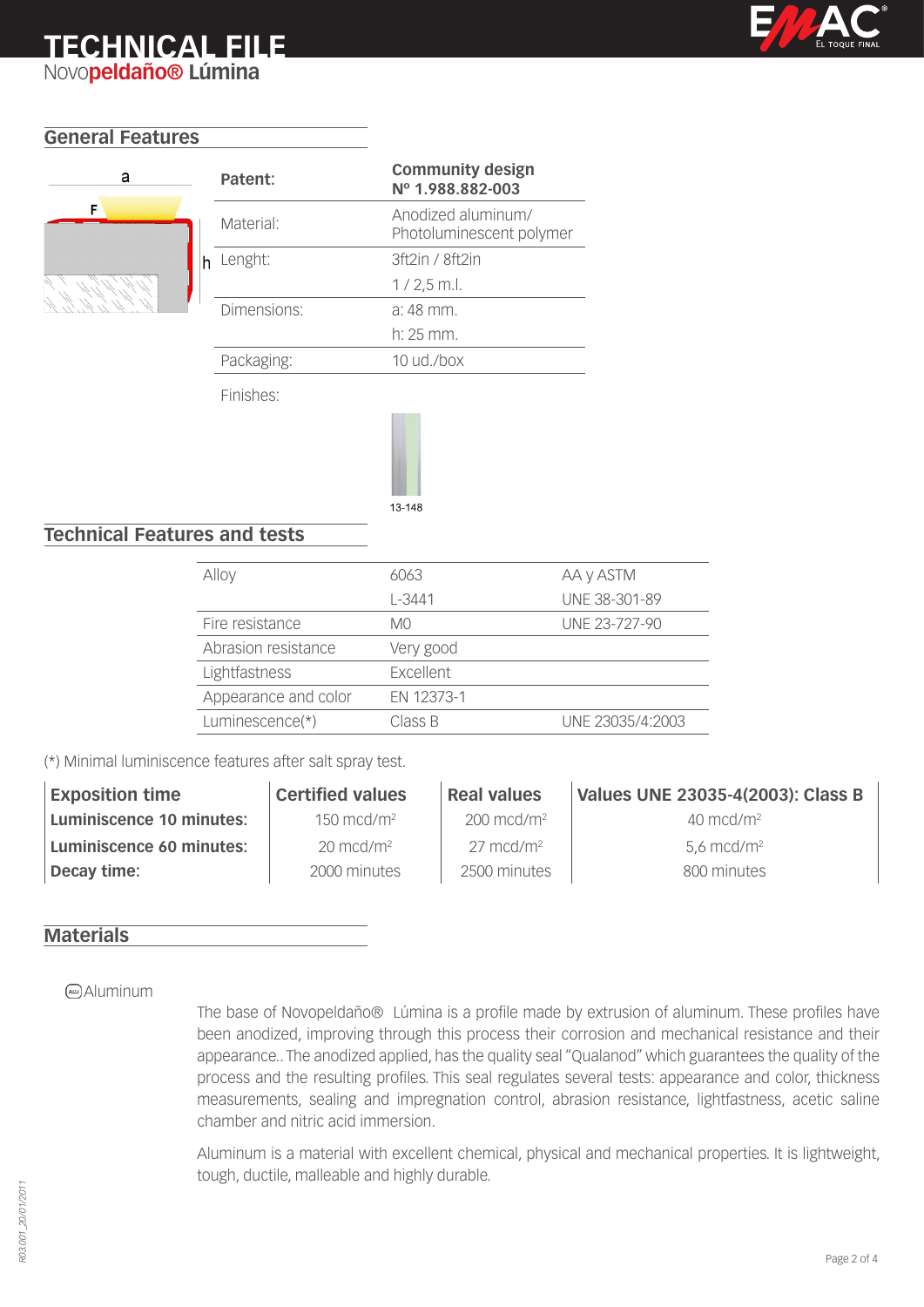

**TECHNICAL FILE** Novo**peldaño® Lúmina**

Photoluminescent strip

The strip of Novopeldaño® Lúmina is a 0,35 mm. thickness polymer with photoluminescent material classified as Class B according to the UNE 23035/4:2003 Standard. Suitable for outdoors and indoors, it can be cleaned with water and neutral soap and does not have significant content of phosphorus or plumb. Does not darken when placed outdoors.

### **How long does Novopeldaño® Lúmina glow?**

| FLUORESCENT (4000K/20 LUX) Poorly lit areas |                                                |                                                                   |
|---------------------------------------------|------------------------------------------------|-------------------------------------------------------------------|
| <b>Exposition time</b>                      | Hours of visibility until 5 mcd/m <sup>2</sup> | Hours of visibility until 0,3<br>mcd/m <sup>2</sup> (UNE 23035/4) |
| 5 minutes                                   | 0,46h                                          | 21 h                                                              |
| 10 minutes                                  | 1 <sub>h</sub>                                 | 28 h                                                              |
| 20 minutes                                  | 1.9h                                           | 33h                                                               |
| 30 minutes                                  | 2,3 h                                          | 33h                                                               |

| <b>Exposition time</b> | Hours of visibility until 5 mcd/m <sup>2</sup> | Hours of visibility until 0,3<br>mcd/m <sup>2</sup> (UNE 23035/4) |
|------------------------|------------------------------------------------|-------------------------------------------------------------------|
| 5 minutes              | 2.5h                                           | 33 h                                                              |
| 10 minutes             | 3,36h                                          | 41 h                                                              |
| 20 minutes             | 3,75h                                          | 46 h                                                              |
| 30 minutes             | 3,75h                                          | 46 h                                                              |

**FLUORESCENT (4000K/150 LUX) Reasonabily lit areas**

| FLUORESCENT (4000K/300 LUX) Well lit areas |                                                |                                                                   |  |
|--------------------------------------------|------------------------------------------------|-------------------------------------------------------------------|--|
| <b>Exposition time</b>                     | Hours of visibility until 5 mcd/m <sup>2</sup> | Hours of visibility until 0,3<br>mcd/m <sup>2</sup> (UNE 23035/4) |  |
| 5 minutes                                  | 3,16h                                          | 40 h                                                              |  |
| 10 minutes                                 | 3,8h                                           | 46 h                                                              |  |
| 20 minutes                                 | 3,8h                                           | 46 h                                                              |  |
| 30 minutes                                 | 3,8h                                           | 46 h                                                              |  |

These charts represent how long does Novopeldaño® Lúmina remain visible under a more demanding requirement (5 mcd/m2) or according to the decay time indicated in the UNE 23035/4 standard (0,3 mcd/m2) after being exposed to different energy intensities.

# **Installation**

- 1. Clean the surfaces to be joined to guarantee a perfect adhesion.
- 2. Spread a big amount of adhesive type MS Sealing/Express from Fischer or similar on the rear of Novopeldaño® Lúmina



- 3. Place the profile on the desired surface and push it carefully
- 4. Finally, let the adhesive dry.

You can also use adhesive mounting tapes or similar.